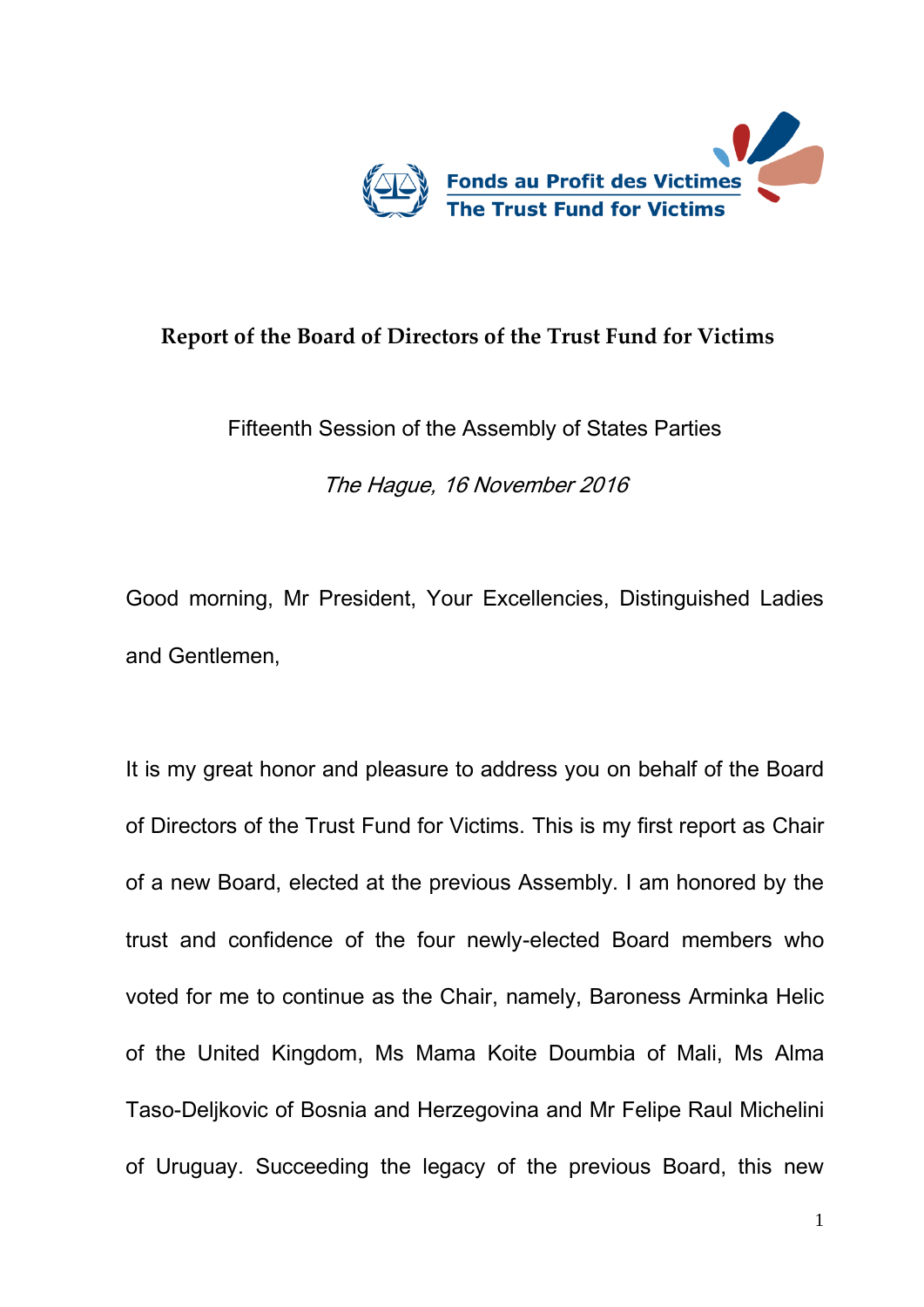Board has renewed its sense of responsibility to realize the Rome Statute's value of reparative justice.

The TFV has been extremely busy throughout this year. As regards the assistance mandate, the Board allocated about  $\epsilon$ 2 million for the programmes in northern Uganda and about €2.4 million for those in eastern part of the Democratic Republic of the Congo.

In Uganda, 6 new partner organizations started to deliver integrated physical and psychological rehabilitation services to victims last year. These include medical services for victims of sexual and gender-based violence, trauma counselling and psychological support, orthopaedic and reconstructive plastic surgery, fitting and repair of prosthetic devices, community mobilization, and referrals for post-operative care and followup. They also support the reconciliation and healing at the community level through sensitization and awareness raising campaigns to reduce the stigma and discrimination that victims often have to endure.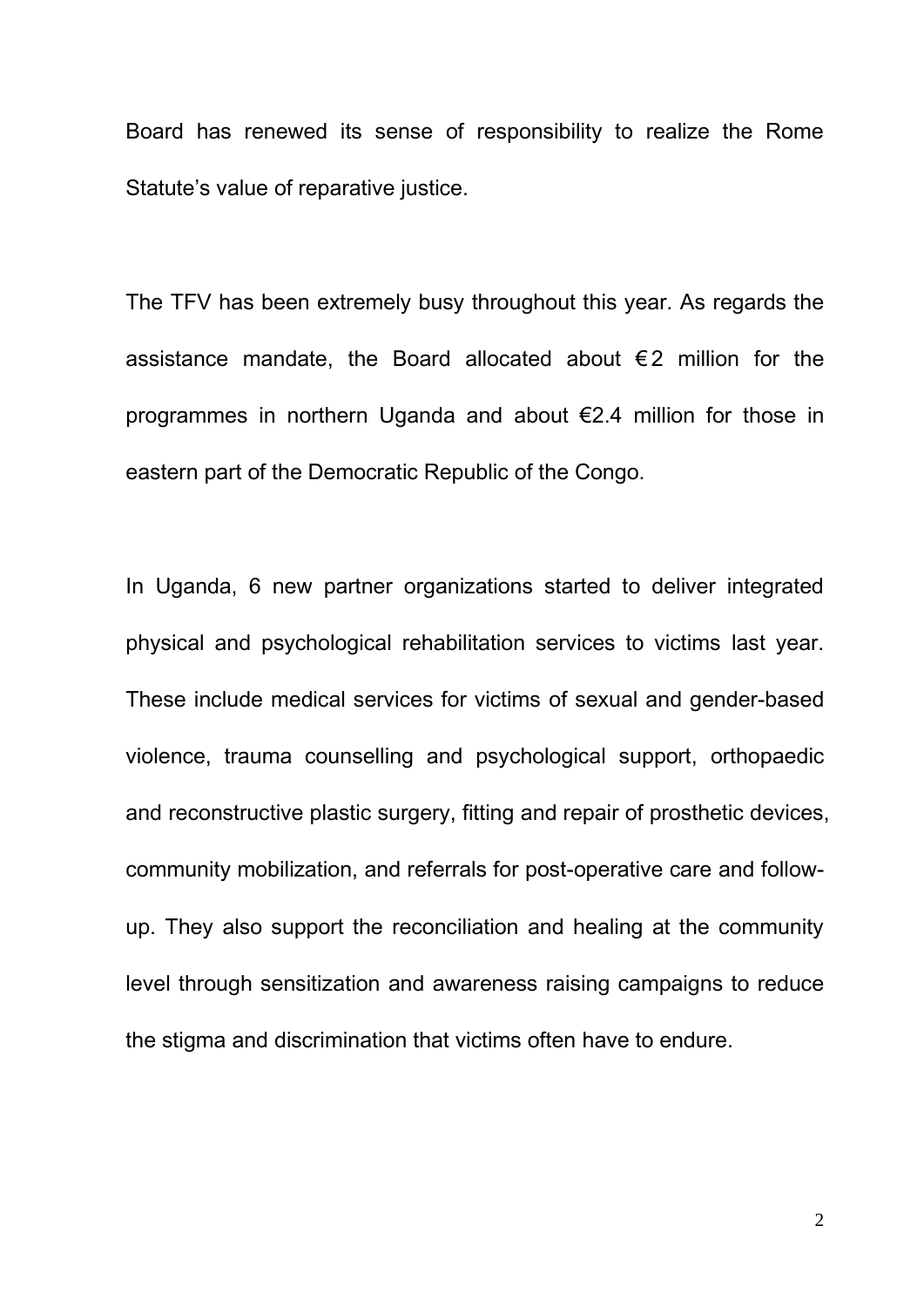In the DRC, five projects are ongoing and new generation projects are under development for launch in early next year. In addition to promoting healing at an individual level, psychological rehabilitation is also targeted at affected communities to reduce stigmatization of victims and promote a greater sense of trust, shared responsibility, and peaceful coexistence among community members. The aim of the TFV's material support activities is to improve the economic status of victims through education (including literacy training), economic development activities, rebuilding of community infrastructure, and creation of employment opportunities. Particularly vulnerable groups, such as former child soldiers and victims of sexual and gender based violence receive special care and support.

The TFV intends to expand the assistance mandate to some more situation countries such as Cote d'Ivoire, Kenya, the Central African Republic and Mali, but as I predicted here last year, it could not make visible progress due to resource constraints. However, the Board recently approved the Secretariat's proposal to take concrete action to move forward subject to the availability of staff. We are preparing for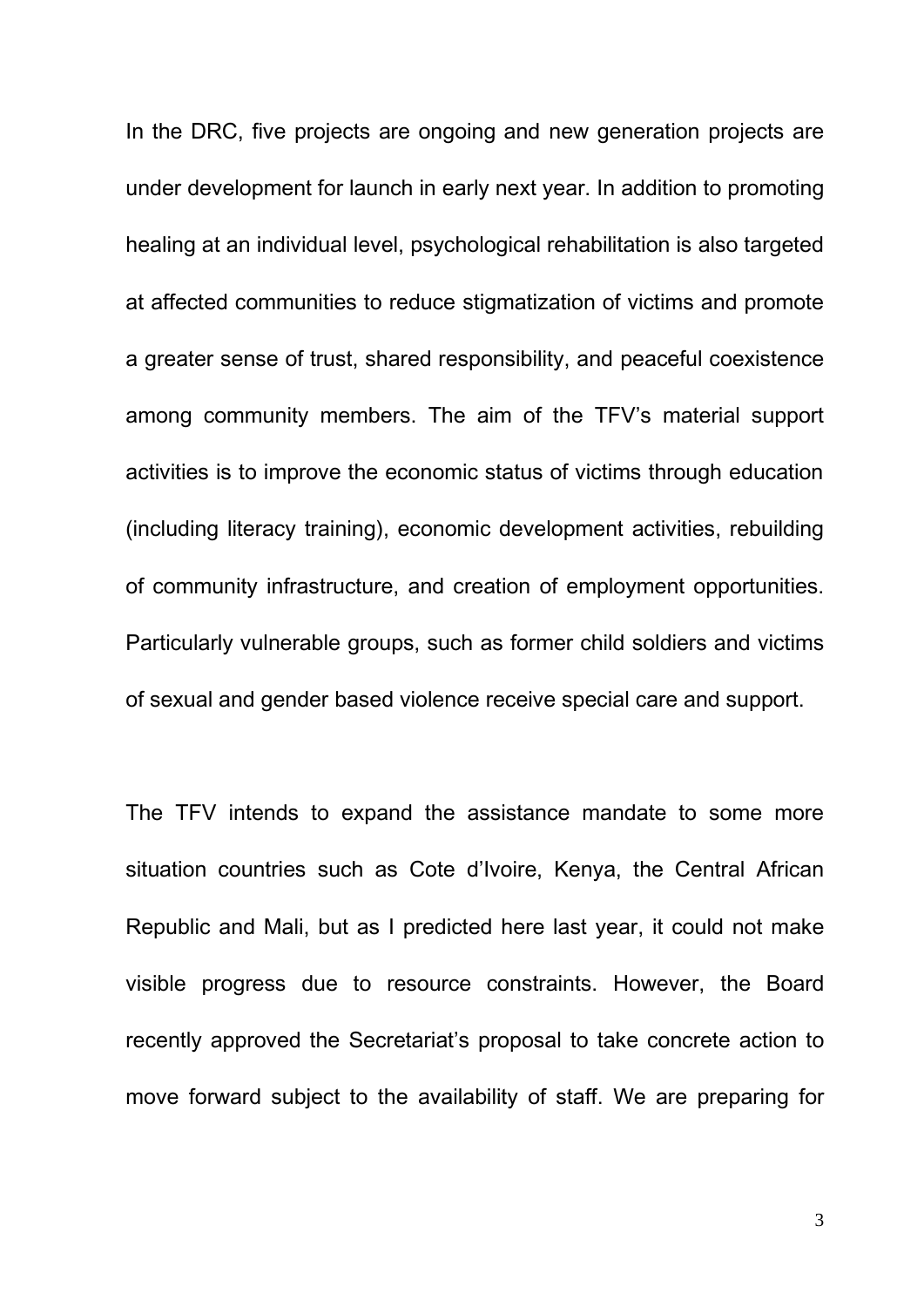assessment missions first to Cote d'Ivoire and then to Kenya in close consultation with respective Governments.

As for the Central African Republic, the TFV was about to start the implementation of an assistance programme in 2013, but it had to be suspended due to the security reasons. There is a need to revisit its original assessment and review programming opportunities. Both the CAR and Mali situations also envisage reparations proceedings following convictions by the Court in the *Bemba* and *al-Mahdi* cases.

The TFV's reparations mandate has seriously gained volume and substance this year. In the *Lubanga* case, the Trial Chamber II approved last month the symbolic reparations package as the first installment of the comprehensive package of collective reparations ordered by the Appeals Chamber in March 2015. This will be a modest beginning, but it is the first reparations programme to be implemented in the history of the ICC.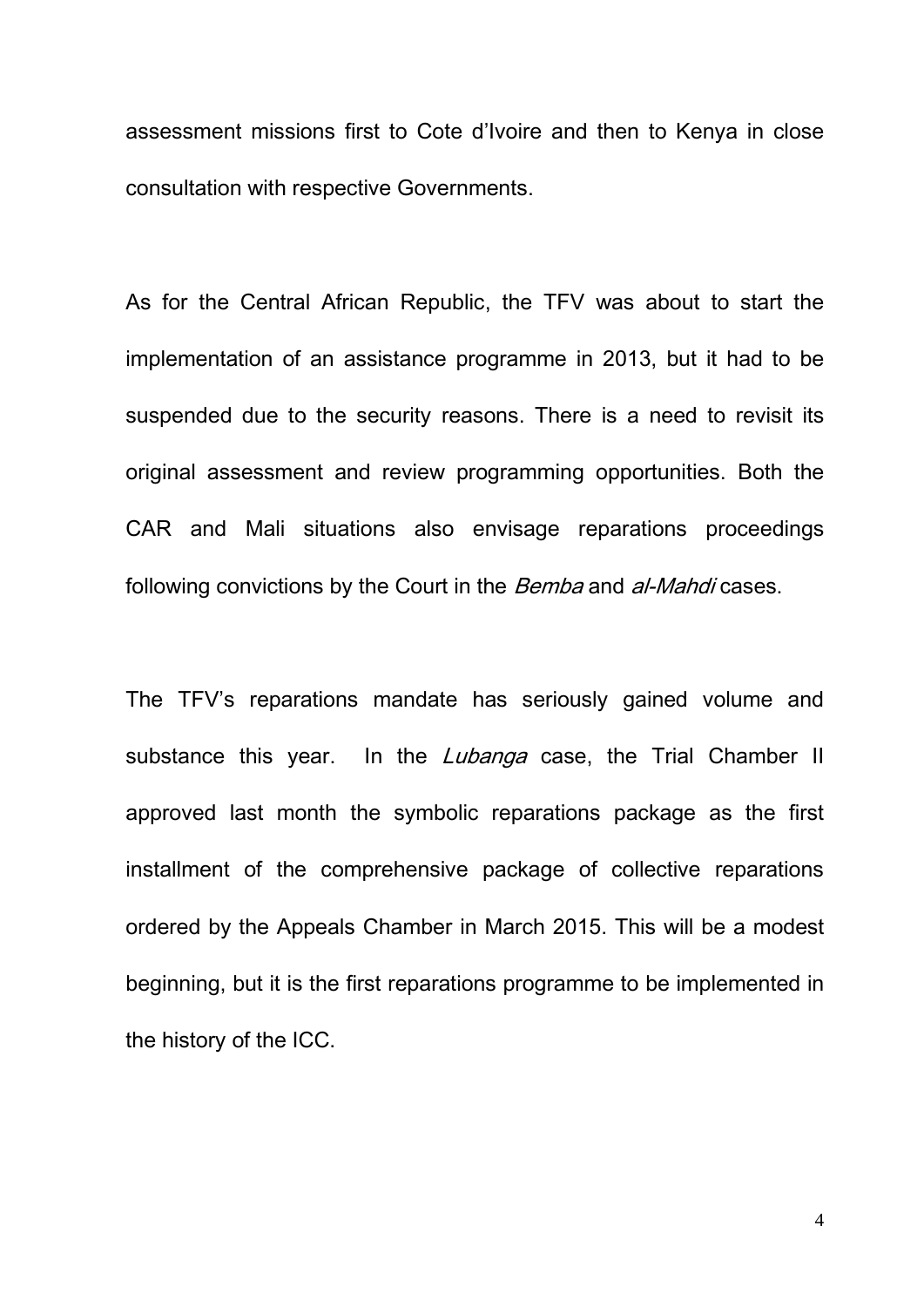The symbolic reparations program consists of two components, namely the development and construction of symbolic structures in the form of commemoration centres that will host interactive symbolic activities in three communities; and the development of mobile memorialization initiatives in five additional communities that will promote awareness raising of the crimes and resulting harms, reintegration, reconciliation, and memorialization. The TFV is coordinating with the Registry and others to start the actual implementation as soon as tender procedures are completed. This symbolic reparations package is expected to be a substantial benefit by itself but at the same time to provide victims and their communities with an environment to be more ready and receptive to the subsequent parts of the collective reparations programmes.

As for the remaining part of the collective reparations order in the Lubanga case, the relevant part of the Draft Implementation Plan which the TFV submitted in November 2015 is yet to be approved by the Trial Chamber due to some remaining challenges. In particular, victims and potential beneficiaries in this case are former child soldiers in and around Ituri as of 2002-2003. Except for only a small percentage of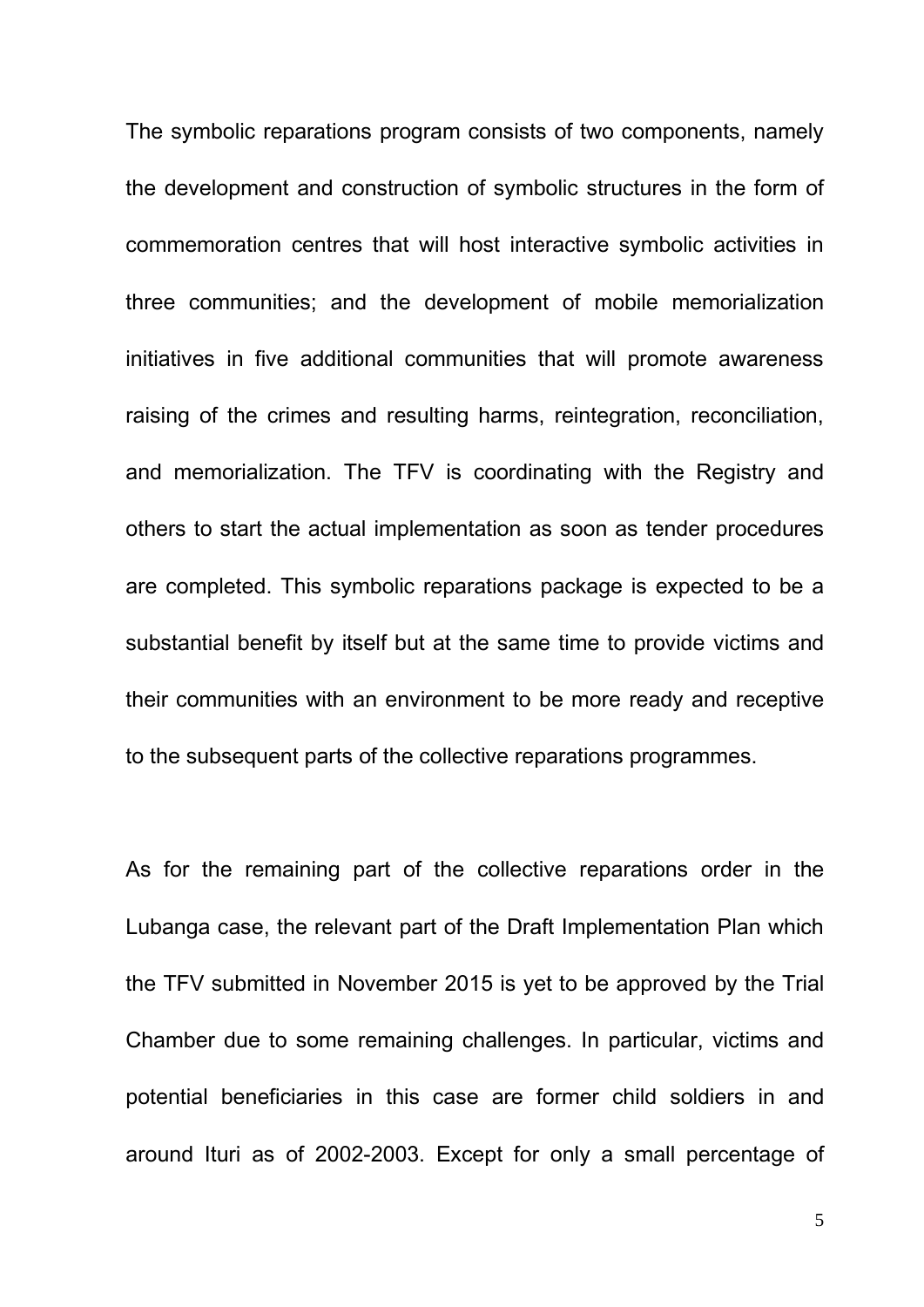victims who participated in the criminal proceedings, most others are unknown to us in terms of both their identity and whereabouts. In accordance with the Appeals Chamber's amended reparations order and the relevant rules and regulations, the TFV has repeatedly submitted to the Trial Chamber that the identification of individual beneficiaries prior to the implementation of the awards is legally unnecessary and practically impossible for collective reparations, and requested the Chamber to reconsider its order of instructing the TFV to compile a list of individual victims as a precondition to the Chamber's approval of the Draft Implementation Plan.

The TFV is also concerned that a rigid judicial scrutiny of individual eligibility status of potential beneficiaries, involving the defense, places a huge physical and mental burden on potential beneficiaries and is detrimental to their rights and well-being. In fact, consultations with victim participants in the case conducted by the TFV earlier this year took average 4 hours per person to obtain detailed information on individual sufferings, and most of them opted not to disclose their information to the defense. They are in a fear that, if their individual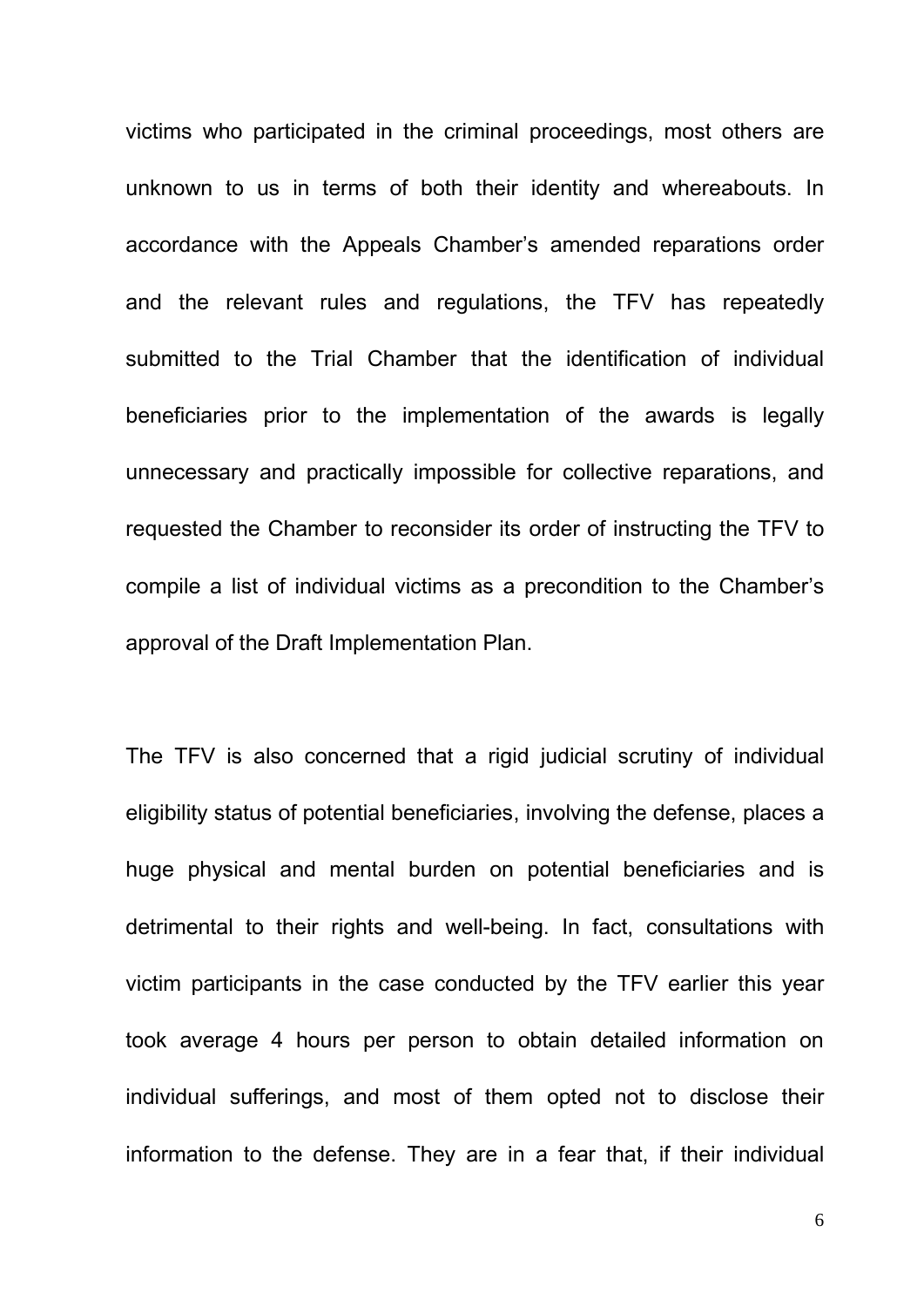details are disclosed to the defense, it causes potential threats to the safety and security of them and their family members. More than four years have passed since the sentencing of Mr. Lubanga, and prolonged reparations proceedings are simply unacceptable to them. They are tired and disappointed as nothing ever happens except different Court organs come to them to pose similar questions every few years.

Moreover, if the preparatory cost for reparations programmes on the side of the TFV and the Court organs becomes disproportionately high compared to the actual resources that can be used for the awards, such programmes are deemed unfeasible for the TFV Board from a financial point of view. The Board fears that a substantive portion of the €1 million. which it suggested in the Draft Implementation Plan as the amount of complement for this case, will be consumed for preparatory administrative purposes without leaving sufficient money for the real benefit of victims.

Keeping fully in mind the obvious negative impacts of any further delay at this stage, the TFV will continue to make a constructive contribution to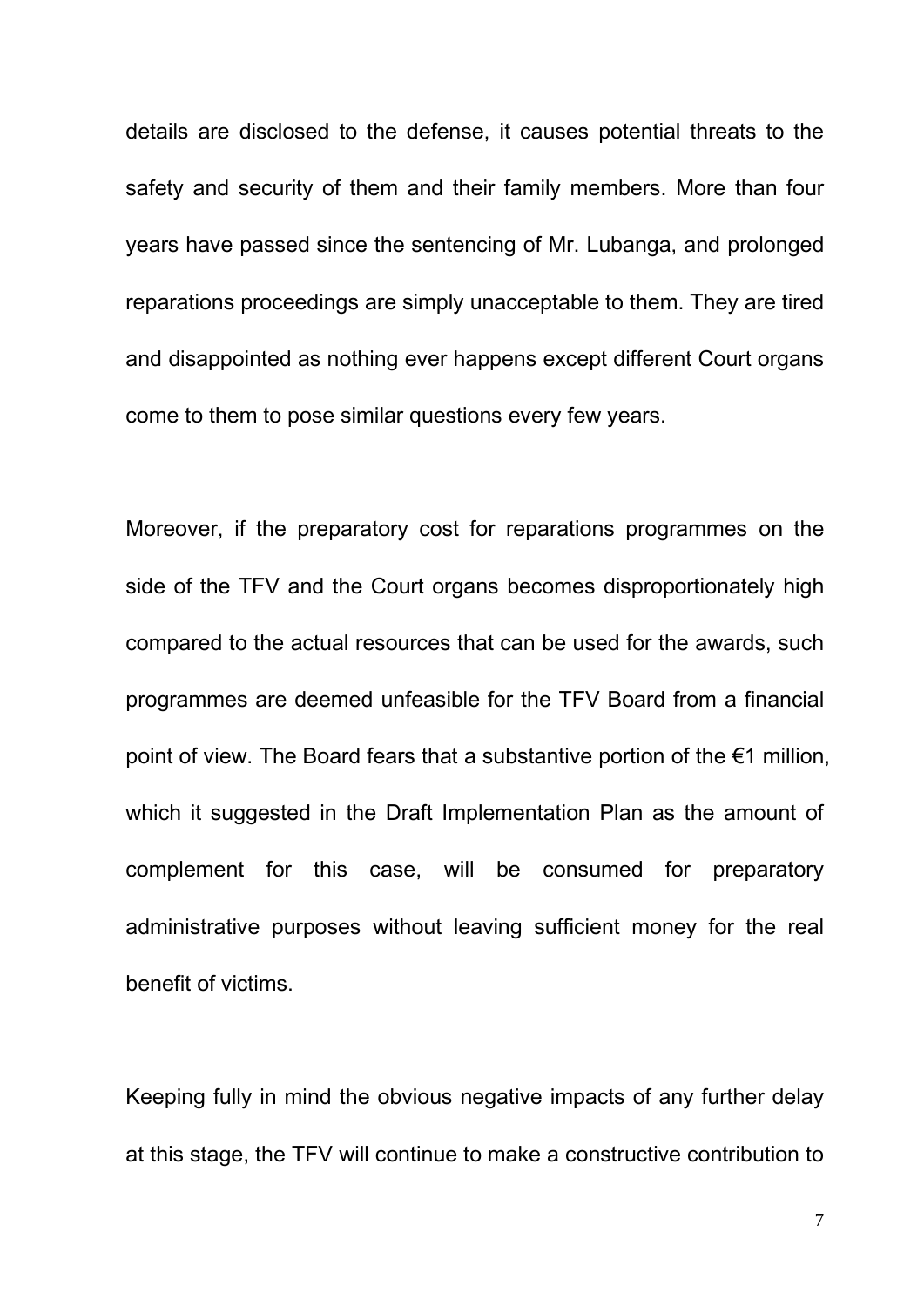the reparations proceedings in this case to bring real redress to victims as soon as possible. It is also important for the future viability of the Rome Statute's system of reparations to victims to establish a model of a sound sharing of roles and responsibilities between the Court and the TFV as provided by the Appeals Judgment and relevant statutory documents. There, the Court assumes a lead role in the judicial proceedings up to the issue of the reparations order and the TFV bears the primary responsibility for the implementation of reparations programmes under the Chamber's oversight, including victim identification as far as not already determined in the reparations order.

Reparations proceedings in the Katanga, Bemba and al-Mahdi cases are at the stage before issuing reparations order. The TFV has contributed through its filings to provide the Chambers with fact-based information and experience-based observations.

Mr President, Your Excellencies, Distinguished Ladies and Gentlemen,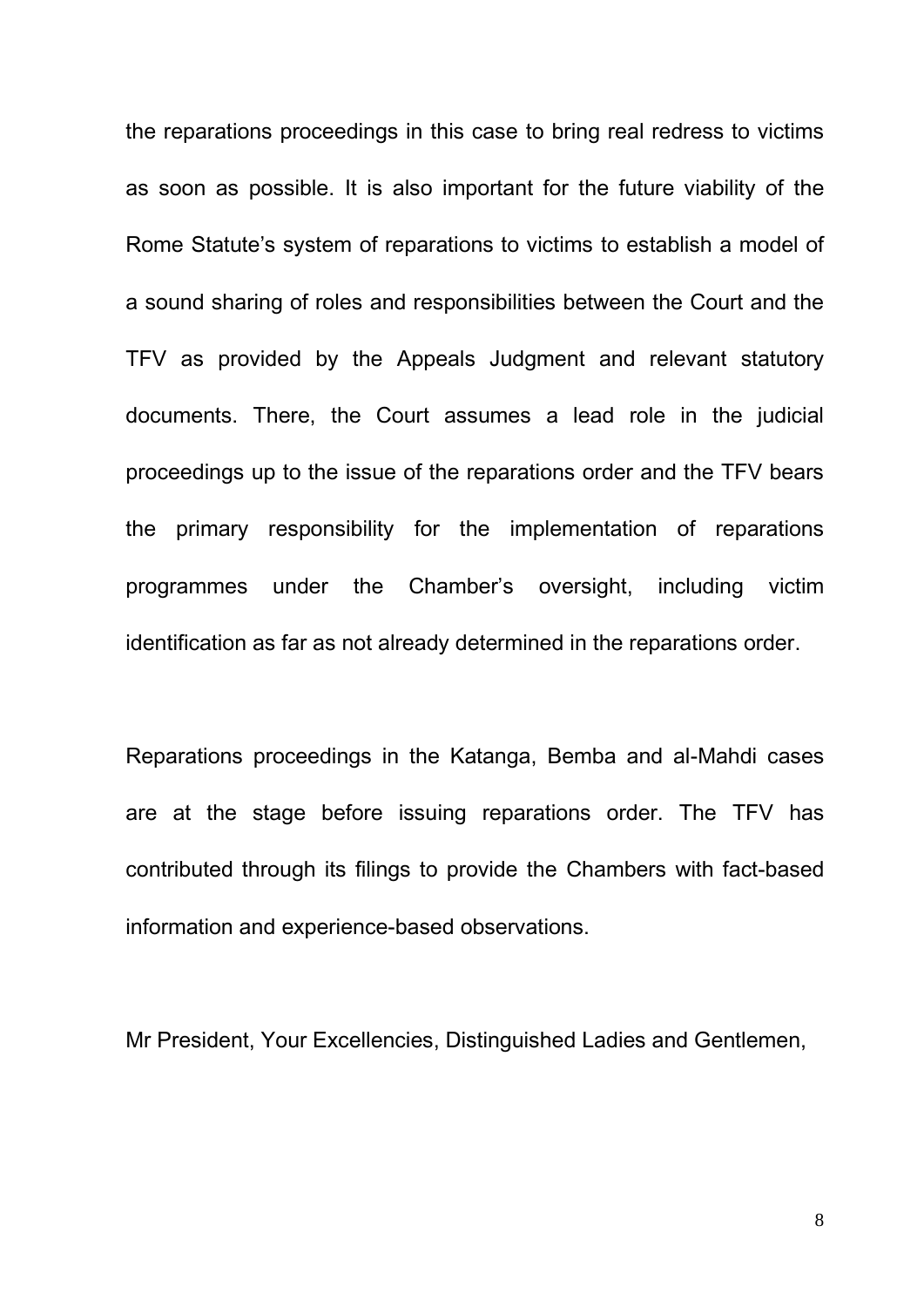The TFV must remain responsive to victims' rights and needs under both mandates. To do so, it needs to have sufficient capacity in terms of financial and human resources. The sharp decline in revenue of the TFV since last year is a cause of great concern to the Board. Meanwhile the Board has decided to pursue the expansion of assistance mandate programmes to other situation countries, despite expected resources to be required are only partially ensured at present. Programmes to be proposed from preparatory assessments should provide potential donors with clearer pictures of programmes under consideration and work as a leverage to solicit more resources.

Since last year, the TFV is rebuilding its Secretariat structure to address increasing workload and complexity of activities more efficiently and swiftly. The restructuring aims at strengthening the Secretariat's capacity of programme management, internal control, financial management and fundraising. Despite the TFV's dependence on voluntary contributions in the context of substantive programmes cost, the core function of the permanent Secretariat must be ensured, uninfluenced by fluctuating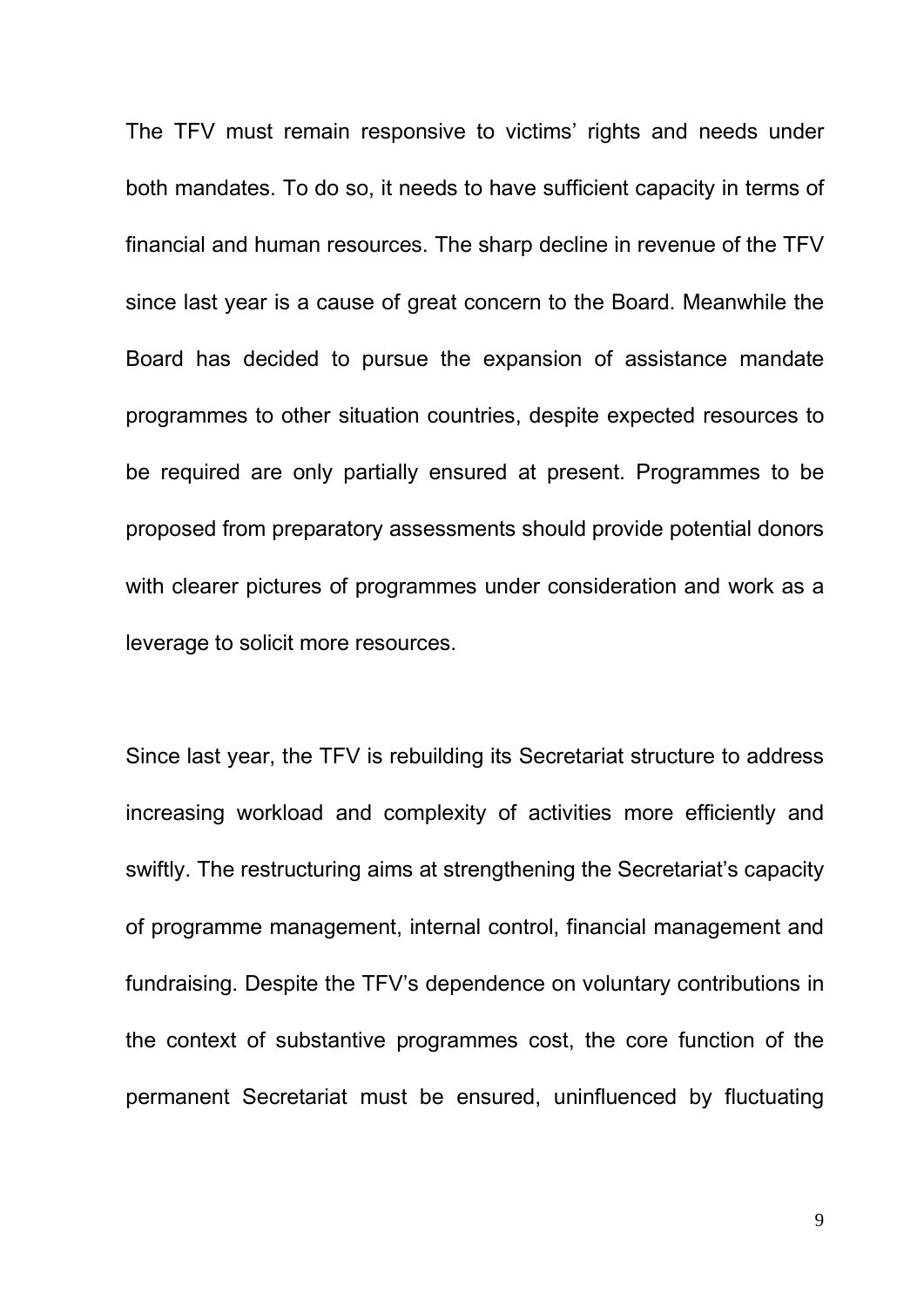annual revenue from voluntary contributions, in order to function as a responsible institution established directly by the Rome Statute.

The TFV's budget proposal to realize this restructuring was only partially approved last year, and the Board sincerely hopes that this year's proposal will be approved and allow us to move forward. During the preparatory process, utmost efforts have been made to minimize the amount of increase, fully in line with the Court's concept of synergy. At the same time, activities under the reparations mandate including the preparatory work are becoming overwhelming workload for the very small Secretariat both in The Hague and in the field. At present the increasing workload has clearly exceeded the existing capacity of the Secretariat and we must postpone many important activities unless adequately staffed.

Having said that, I remain optimistic that the States Parties recognize and support the TFV as an integral element of the Rome Statute's system. The enthusiasm and ambitions that gave fruit in 1998 in Rome